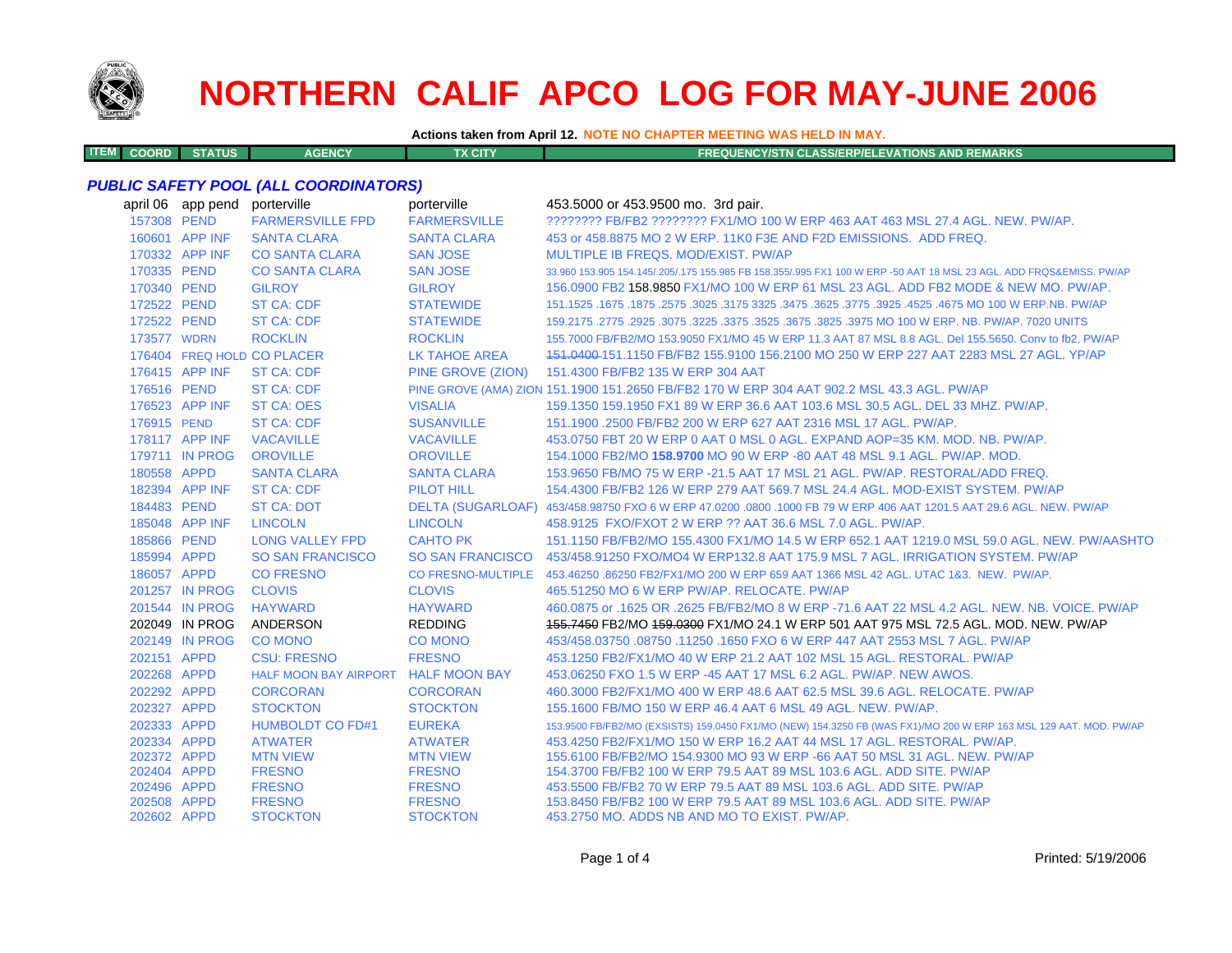# **Actions taken from April 12. NOTE NO CHAPTER MEETING WAS HELD IN MAY.**

| <b>ITEM</b> |                            | <b>COORD</b> STATUS              | <b>AGENCY</b>                        | <b>TX CITY</b>                     | <b>FREQUENCY/STN CLASS/ERP/ELEVATIONS AND REMARKS</b>                                                                                                                  |
|-------------|----------------------------|----------------------------------|--------------------------------------|------------------------------------|------------------------------------------------------------------------------------------------------------------------------------------------------------------------|
|             | 202603 APPD                |                                  | <b>STOCKTON</b>                      | <b>STOCKTON</b>                    | 460,0500 MO 4 W. ADDS NB AND MOS TO EXIST. PW/AP                                                                                                                       |
|             | 202604 APPD                |                                  | <b>STOCKTON</b>                      | <b>STOCKTON</b>                    | 460.3250 .4250 FB 170 W ERP. ADDS FB TO FB2, MO AND NB TO EXIST. PW/AP.                                                                                                |
|             | 202605 APPD                |                                  | <b>STOCKTON</b>                      | <b>STOCKTON</b>                    | 155,05500 FB 100 W ERP 41 AAT 6 MSL 49 AGL, ADD NB & FB TO EXIST FB2, PW/AP,                                                                                           |
|             | 202606 APPD                |                                  | <b>STOCKTON</b>                      | <b>STOCKTON</b>                    | 460.0750 2000 .2500 .4000 FB/FB2 500 W ERP 28 AAT 6 MSL 49 AGL. ADDS SITE & NB. PW/AP                                                                                  |
|             | 202607 APPD                |                                  | <b>STOCKTON</b>                      | <b>STOCKTON</b>                    | 460.5500 .6000 FB/MO 85 W ERP 28 AAT 6 MSL 49 AGL. ADD FB TO FB2, ADD NB. PW/AP.                                                                                       |
|             | 202608 WDRN                |                                  | <b>STOCKTON</b>                      | <b>STOCKTON</b>                    | 155,4000 FB/MO 330 W ERP 30 AAT 5 MSL 25 AGL, NEW, PW/AP.                                                                                                              |
|             | 202609 APPD                |                                  | <b>STOCKTON</b>                      | <b>STOCKTON</b>                    | 453.7000 FB/FB2 330 W ERP 21 AAT 5 MSL 25 AGL. EXIST SYS MOD, ADD NEW STN.                                                                                             |
|             | 202612 APPD                |                                  | <b>ST CA: DOT</b>                    |                                    | YREKA/ETNA/H'BROOI 453/458.06250 .51250 .4875 FXO 5&25 W ERP V AAT MSL 620-1873 AGL 6-12. NEW, PW/AP                                                                   |
|             | 202697 APPD                |                                  | <b>BAY AREA AQMD</b>                 | <b>SAN FRANCISCO</b>               | 72.1000 FXO 1 W ERP ?? AAT ?? MSL 21.3 AGL, F1D, NEW.                                                                                                                  |
|             | 500249 APPD                |                                  | <b>DENAIR</b>                        | <b>DENAIR</b>                      | 453/458.98750 MO 2 W ERP. NB. PW/AASHTO.                                                                                                                               |
|             | 202721 APPD                |                                  | <b>STOCKTON</b><br><b>STOCKTON</b>   | <b>STOCKTON</b><br><b>STOCKTON</b> | 453.7500 MO 100 W ERP. ADDS NB, PW/AP.                                                                                                                                 |
|             | 202728 APPD<br>202809 APPD |                                  | SELMA KINGSBURG CO SAN DIS KINGSBURG |                                    | 460.6250 FB/FB2 45 W ERP 30 AAT 5 MSL 23 AGL. ADDS NEW SITE ON EXIST FREQ. ADD NB. PW/AP<br>72.1000 FXO 1 W ERP 3.2 AAT 87 AGL 6.1 AGL. NEW. CLOCK SYNC SYSTEM. PW/AP. |
|             | 202815 APPD                |                                  | <b>SARATOGA</b>                      | <b>SARATOGA</b>                    | 37,0800 FB 37,9600 FX1 60 W ERP -135 AAT 144.1 MSL 18.3 AGL, RELOCATE, MUT AID SYS PW/AP.                                                                              |
|             | 790518 APPD                |                                  | DEL TACO #129                        | <b>FAIROAKS (SAC)</b>              | 30.840 31.240 33.160 33.400 35.020 151.8350 151.8950 154.4900 154.5150 154.540 457.5125 .5875 468.4875 .7625 469.6375                                                  |
|             |                            |                                  |                                      |                                    | 467.7625 468.4875 MO 2W NB. IG/PCIA.                                                                                                                                   |
|             | 790605 APPD                |                                  | DEL TACO #583                        | <b>SACRAMENTO</b>                  | 30.840 31.240 33.160 33.400 35.020 151.8350 151.8950 154.4900 154.5150 154.540 457.5125 .5875 468.4875 .7625 469.6375                                                  |
|             |                            |                                  |                                      |                                    | 467.7625 468.4875 MO 2W NB. IG/PCIA.                                                                                                                                   |
|             | 790634 APPD                |                                  | DEL TACO #887                        | <b>SACRAMENTO</b>                  | 30.840 31.240 33.160 33.400 35.020 151.8350 151.8950 154.4900 154.5150 154.540 457.5125 .5875 468.4875 .7625 469.6375                                                  |
|             |                            |                                  |                                      |                                    | 467.7625 468.4875 MO 2W NB, IG/PCIA,                                                                                                                                   |
|             | 790649 APPD                |                                  | <b>DEL TACO #3967</b>                | <b>ELK GROVE</b>                   | 30.840 31.240 33.160 33.400 35.020 151.8350 151.8950 154.4900 154.5150 154.540 457.5125 .5875 468.4875 .7625 469.6375                                                  |
|             |                            |                                  |                                      |                                    | 467.7625 468.4875 MO 2W NB. IG/PCIA.                                                                                                                                   |
|             | 790604 APPD                |                                  | DEL TACO 3#581                       | <b>CITRUS HEIGHTS</b>              | 30.840 31.240 33.160 33.400 35.020 151.8350 151.8950 154.4900 154.5150 154.540 457.5125 .5875 468.4875 .7625 469.6375                                                  |
|             |                            |                                  |                                      |                                    | 467.7625 468.4875 MO 2W NB. IG/PCIA.                                                                                                                                   |
|             | 870536 APPD                |                                  | <b>SKIP MAY</b>                      | <b>ELMIRA/FT BRAGG</b>             | 160.1700 173.2250 160.2000 MO6 25 W ERP. IG/PCIA.                                                                                                                      |
|             | 202920 APPD                |                                  | <b>ROSEVILLE</b>                     | <b>ROSEVILLE</b>                   | 453/458.6500 .8250 FXO/FXOT 2 W ERP. 2 SCADA SYSTEMS. NB. PW/AP.                                                                                                       |
|             |                            | 104830 DENIED                    | <b>UNITED IND HEALTH SVC ARCADIA</b> |                                    | 155.2650 5 W ERP MO WB. ADJ CHNL CONCERN CI FORTUNA FB2                                                                                                                |
|             |                            | 202999 IN PROG                   | <b>ST CA: P&amp;R</b>                |                                    | AUB/WIEMAR/A'GATE 453/458.8250 460/465.2500 FXO 125 W ERP N-S AZIMUTHS 226 AAT 654 MSL 21 AGL, NB, PW/AP                                                               |
|             | 340009 APPD                |                                  | <b>GARAMENDI</b>                     | <b>EXETER/VISALIA</b>              | 453.01250 FB8/FX1T/MO8 12 W ERP 808 AAT 1737 MSL 20 AGL. ADDS @ MULTI SITES, YG/PCIA                                                                                   |
|             |                            | 203100 IN PROG                   | <b>CO SONOMA</b><br>ST CA: CHP       | CO SONOMA<br><b>STATEWIDE</b>      | 460,6000 MO/MO3 2 W ERP. PW/AP.                                                                                                                                        |
|             |                            | 203176 IN PROG<br>203176 IN PROG | ST CA: CHP                           | <b>STATEWIDE</b>                   | 39.200 .260 .340 .360 .420 .440 .680 .720 .800 .880 MO 100 W ERP. PW/AP.<br>42.040 140 .580 .860 .900 .940 MO 100 W ERP. PW/AP.                                        |
|             |                            | 203176 IN PROG                   | ST CA: CHP                           | <b>STATEWIDE</b>                   | 44.620 .660 .700 .740 .940 .980 45.060 MO 100 W ERP. PW/AP.                                                                                                            |
|             |                            | 203176 IN PROG                   | ST CA: CHP                           | <b>STATEWIDE</b>                   | 460/465.3750 MO 50 W ERP. PW/AP.                                                                                                                                       |
|             |                            |                                  |                                      |                                    |                                                                                                                                                                        |
|             | 203224 APPD                |                                  | <b>CO PLACER</b>                     | <b>GRASS VALLEY/AUBURN</b>         | 159.1200 FX1 NEW STATION (GRASS VALLEY) /MOVE TOWER AT AUBURN. PW/AP.                                                                                                  |
|             |                            | 203237 IN PROG                   | <b>OCCIDENTAL CSD</b>                | <b>OCCIDENTAL</b>                  | 155.0400 FB2 158.8950 FX1/MO NEW. PW/AP.                                                                                                                               |
|             |                            | 203253 IN PROG                   | <b>STOCKTON</b>                      | <b>STOCKTON</b>                    | 453.11250 460.61250 460.6375 FBT/FB2T/MO 2 W ERP. NB. PW/AP.                                                                                                           |
|             | 203308 APPD                |                                  | SAN MATEO PREHOSP                    | PESCADERO                          | 155.4000 FB/FB2/MO 159.0750 MO 200 W ERP 64.7 AAT 146 MSL 21 AGL. REORG LIC. PW/AP                                                                                     |
|             | 203317 APPD                |                                  | <b>HANFORD</b>                       | <b>HANFORD</b>                     | 460.2000 .3750 FB/FB2/FX1/MO 250 W ERP EXSISTS, ADD NB, PW/AP,                                                                                                         |
|             | 203321 APPD                |                                  | CO INYO                              | <b>BAKER</b>                       | 154.7250 FB2 250 W ERP 200.8 AAT 640 MSL 42.7 AGL, ADDS TO EXSIST, PW/AP MAX ERP 152 W.                                                                                |
|             | 203331 APPD                |                                  | CO FRESNO                            | CO FRESNO                          | 158.8350 MO 100 W ERP ONLY ADDS NB. PW/AP                                                                                                                              |
|             | 203334 APPD                |                                  | CO FRESNO                            | CO FRESNO                          | MED 1-10 MO 30 W ERP. INCR MO#. ADD NB. PW/AP                                                                                                                          |
|             | 203335 APPD                |                                  | CO FRESNO                            | CO FRESNO                          | 159.0750 MO ONLY ADDS NB. PW/AP.                                                                                                                                       |
|             | 203343 APPD                |                                  | CO FRESNO                            | CO FRESNO                          | 154.9500 FB/FB2 18.1 AAT 5 W ERP 90.5 MSL 25.6 AGL. DEL 1 SITE ADD 2. ADD NB. PW/AP.                                                                                   |
|             | 203349 APPD                |                                  | CO FRESNO                            | CO FRESNO                          | 154.8750 155.5350 156.0300 158.7900 158.8800 158.9550 158.9700 159.1500 458.4500 MO ONLY ADD NB                                                                        |
|             | 500388 APPD                |                                  | <b>REEDLY</b>                        | <b>REEDLY</b>                      | 453/458.91250 MO 2 W ERP F3&F2, NEW, PW/IMSA,                                                                                                                          |
|             |                            | ??? APPD                         | <b>NEW WEST FOODS</b>                | PLACERVILLE                        | 30.840, 31.240, 33.160, 33.400, 35.020, 151.835 .895, 154.490 .515 .540 MO 1-3 W ERP. NB. IG/PCIA.                                                                     |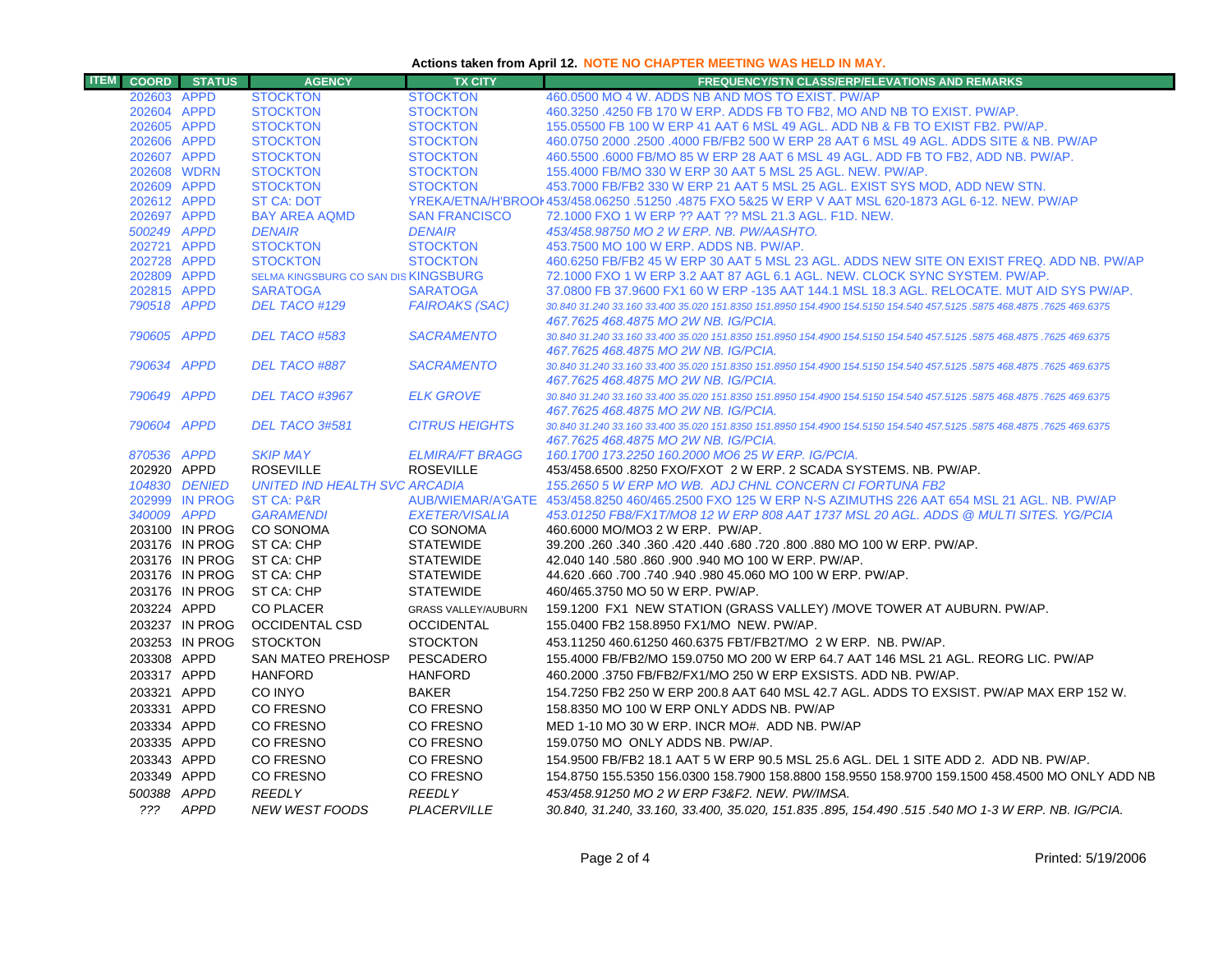# **Actions taken from April 12. NOTE NO CHAPTER MEETING WAS HELD IN MAY.**

| ITEN |              | <b>COORD</b> STATUS | <b>AGENCY</b>                      | <b>TX CITY</b>   | <b>FREQUENCY/STN CLASS/ERP/ELEVATIONS AND REMARKS</b>                                            |
|------|--------------|---------------------|------------------------------------|------------------|--------------------------------------------------------------------------------------------------|
|      | 605499 APPD  |                     | PG&E                               | VACAVILLE        | DEL 156.6050 ADD 153.7250 FB/MO 368 W ERP 562 AAT 810 MSL 35.7 AGL. IMPACTS OES LG. IG/UTC.      |
|      | 203428 APPD  |                     | ST CA: DOT                         | REDDING AREA     | 453.1250 .4750 458.1250 4750 FXO 40 W ERP 414 AAT 1201 MSL 29.6 AGL. NB. MODS. PW/AP.            |
|      |              | 203438 FREQ HOLD    | SARATOGA                           | SARATOGA         | 158.84250 FB/FB2/MO 153.86750 MO 60 W ERP -119 AAT 116.1 MSL 24 AGL, NB, NEW, PW/AP,             |
|      | 0136 06 APPD |                     | TACO BELL #529                     | CONCORD          | 151.5200 154.4900 .5150 31.800 33.160 35.880 MO 1-2 W ERP. WB. IG/AAR                            |
|      | 44063 APPD   |                     | RIO DELL                           | RIO DELL/FORTUNA | 453/458.2500 FXO 20 W ERP -50 AAT 104.1 MSL 6.1 AGL. WB. PW/FCCA.                                |
|      | 44608 APPD   |                     | REDWAY                             | REDWAY (HUM CO)  | 453/458.8000 FXO/MO -217 AAT 163 MSL 6.1 AGL, WB, PW/FCCA,                                       |
|      | 024732 APPD  |                     | HOOPA VALLEY RES FM HOOPA (HUM CO) |                  | .155.3850 FB2 150.805 154.1900 .355 .385 MO 35 W ERP 396.9 AAT 1036 MSL 12 AGL. PW/IMSA. RESTORE |
|      |              | 500441 DENIED       | CO SACRAMENTO                      | RANCHO CORDOVA   | 453/458.93750 MO 2 W ERP. F2D. NEW. PW/AASHTO.                                                   |
|      |              | 203535 IN PROG      | CO SISKIYOU                        |                  | CO SISKIYOU (3 LOCS 154.2500 FB2 14.9 W ERP 614 AAT 1964 MSL 6 AGL. ADD TO EXIST SYS. PW/AP.     |
|      |              | 203429 HOLDING      | CO FRESNO                          | FRESNO           | 155,5650 FB2/MO 158,9250 MO 5 W ERP 16.1 AAT 90.5 MSL 3 AGL. ADDS TO SYS, PW/AP.                 |
|      |              | 203562 IN PROG      | ST CA: ?                           | <b>STATEWIDE</b> | 460.0125 MO/MO3 1-2 WATTS NB. PW/AP.                                                             |

#### *470-512 MHz POOL*

| 202214 IN PROG | <b>CO MARIN</b>           | <b>BODEGA</b>    | 483.9500 .3750 484.8750 490.8000 488.9750 489.3250 .7000 490.1000 .3750                                           |
|----------------|---------------------------|------------------|-------------------------------------------------------------------------------------------------------------------|
|                | <b>CONTINUES</b>          |                  | FB/FB2 200 W ERP 39 AAT 218 MSL 30 AGL. ADD TO EXIST, YP/AP.                                                      |
| 202278 IN PROG | <b>CO MARIN</b>           |                  | CO MARIN & SONOMA 483,6525, 1750 485,6250 484,2000 489,8500 FB2/MO 200 W ERP 566 AAT 745 MSL 60.7 AGL, NEW, PW/AP |
| 104315 APPD    | <i>MOBILE RELAY ASSOC</i> | LOS GATOS        | 483.56250 FB6/FX1T/MO6 400 W ERP 707 AAT 42 AGL. IG/EWA.                                                          |
| 175742 APPD    | <b>CRYSTAL SMR</b>        | <b>MT VACA</b>   | 488.53750 FB6/MO 100 W ERP 660 AAT 829 MSL 61 AGL, IG/EWA, NB                                                     |
| 161724 APPD    | MOBILE RELAY ASSOC        | -SF              | 483.36250 FB6/FX1T/MO 163 W ERP 114 AAT 23 MSL 117 AGL. NB. ADDS NEW SITE. IG.                                    |
| 112926 APPD    | MOBILE RELAY ASSOC        | <b>LIVERMORE</b> | 489.71250 FB6/FX1T/MO6 250 W ERP 126 AAT 335 MSL 39.6 AGL. NEW. IG/PCIA                                           |
| 142006 APPD    | MOBILE RELAY ASSOC        | <b>FAIRFAX</b>   | 489.83750 FB6/FX1T/MO6 1000 W ERP 612 AAT 762 MSL 21 AGL. NEW. IG/PCIA                                            |
| 201279 IN PROG | CO CONTRA COSTA           | <b>ORINDA</b>    | 482.7250 489.2500 490.0500 FB8/MO 33 W ERP 487 AAT 583 MSL 43 AGL. PW/AP                                          |
| 201289 IN PROG | CO CONTRA COSTA           | MARTINEZ         | 482.5750 483.0000 483.4000 483.7750 FB8/MO8 137 W ERP 239 AAT 273 MSL 36.6 AGL. PW/AP. NEW.                       |
| 135007 APPD    | MOBILE RELAY ASSOC        | LOS GATOS        | 490.53750 FB6/FX1T/MO6 250 W ERP 722 AAT 1035 MSL 42 AGL. IG/EWA.                                                 |
| 142905 APPD    | MOBILE RELAY ASSOC        | <b>LIVERMORE</b> | 490.71250 FB6/FX1T/MO6 250 W ERP 126 AAT 335 MSL 39.6 AGL. IG/EWA.                                                |

# *800 MHz PUBLIC SAFETY (GP, YP, GF, YF) & Comml Users*

| 156156 APP INF             | CHABOT-LOS POSADAS HAYWARD |                   | ???.???? FB2/MO 65 W ERP ?? AAT 12.1 MSL 10.5 AGL. NEW GP/AP.                                           |
|----------------------------|----------------------------|-------------------|---------------------------------------------------------------------------------------------------------|
| 176408 FREQ HLD ST CA: P&R |                            | PINE GROVE (ZION) | 856.7375 858.7625 FB/FB2/FX1/MO 184 W ERP 282.9 AAT 902 MSL 43.3 AGL. ADD 2N CHNL MINOR MODS. GP/AP     |
| 180044 APP INF             | <b>CO NAPA</b>             | BERRYESSA PK      | 856,96250 FB 280 W ERP 647.2 AAT 932 MSL 6.1 AGL, ADD TO EXIST, GP/AP, MOB DATA,                        |
| 181958 APP INF             | OAKLAND                    | OAKLAND           | 858.93750 FB2/FX1/MO 105 W ERP -3 AAT 91.4 MSL 18.9 AGL, ADD NEW FREQ, PW/AP                            |
| 183985 PEND                | <b>ST CA: DOT</b>          |                   | LEE VINING (CONWAY 859.73750 FB/FB2 860.98750 FB 496 W ERP 98 AAT 2560 MSL 30.5 AGL. MOD. GP/AP.        |
| 185065 APPD                | <b>ST CA: DOT</b>          |                   | WILLOW CREEK(HUM) 857.73750 FB/FB2/FX1/MO 35 W ERP 834 AAT 1509 MSL 46 AGL. MOD. ADD 6.1 M FX1S. GP/AP. |
| 202471 APPD                | <b>ST CA: DOT</b>          |                   | SHOSHONE (INYO) 811.73750 FX1 221 W ERP -168.9 AAT 480 MSL 12.2 AGL. 10 dB@152º CHNG FREQ. GP/AP        |
| 202627 IN PROG             | <b>STOCKTON</b>            | <b>STOCKTON</b>   | 856.23750 859.48750 FB/FB2/MO 75 W ERP 40.3 AAT 5.8 MSL 122 AGL, EXIST, ADD SITE, GP/AP                 |
| 202713 APPD                | ST CA: P&R                 |                   | LOS BANOS (BASALT) 856.93750 FB/FB2 220 W ERP 296 AAT 520 MSL 21.3 AGL. CHNG ANT PATTERN. GP/AP.        |
| 180559 WDRN                | <b>CO CONTRA COSTA</b>     | <b>RICHMOND</b>   | 859.46250 FB/MO 250 W ERP 148 AAT 204 MSL 15 AGL, GP/AP                                                 |
| 181957 APPD                | CI/CO SF                   | @SFO              | 860.43750 FB2/FX1/MO 150 W ERP -30 AAT 2 MSL 23 AGL. INCR MO #, GP/AP                                   |
| 181766 APPD                | CI/CO SF                   | @SFO              | 859.43750 FB2/FX1/MO 150 W ERP -30 AAT 2 MSL 23 AGL. INCR MO#. GP/AP                                    |
| 181767 APPD                | CI/CO SF                   | @SFO              | 860.46250 FB2/FX1/MO 150 W ERP -30 AAT 2 MSL 23 AGL. INCR MO#. GP/AP                                    |
| 09637 APPD                 | LORI OCEGUDA               |                   | DUNLAP(S BENITO CO 860.38750 FB2/MO 50 W ERP 1907 AAT 1415 MSL 15 AGL. GO/EWA                           |
| 092708 APPD                | LORI OCEGUDA               |                   | IDRIA (S BENITO CO) 856.38750 FB2/MO 50 W ERP 726 AAT 1586 MSL 48 AGL. GO/EWA.                          |
| 093137 APPD                | <b>WM LOVELY</b>           |                   | DUNLAP(S BENITO CO 858.31250 FB2/MO 50 W ERP 1907 AAT 1415 MSL 15 AGL. GO/EWA.                          |
| 093541 APPD                | <b>SAM GARDALI</b>         |                   | IDRIA (S BENITO CO) 858.38750 FB2/MO 7100 W ERP 26 AAT 1586 MSL 48 AGL. GO/EWA.                         |
| 093208 APPD                | <b>WM LOVELY</b>           |                   | IDRIA (S BENITO CO) 857.38750 FB2/MO 100 W ERP 726 AAT 1586 MSL 48 AGL. GB/EWA.                         |